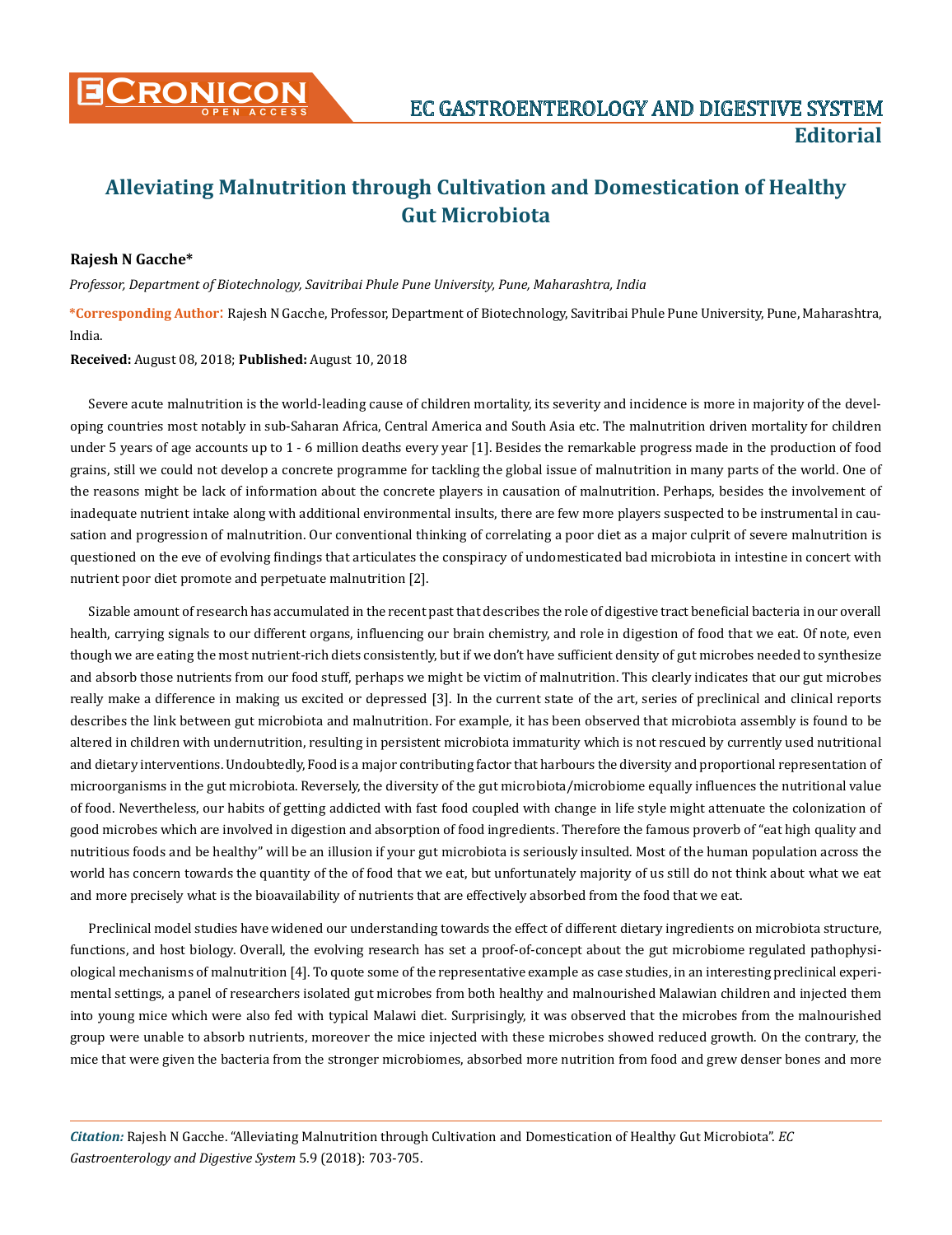muscle [2]. Here, the take to home message of the study is that the profile of the gut microbes drives the physiological effects and not the access to kinds of food being eaten. In another interesting study design, researchers measured the development pattern of two groups of mice which were treated with and without gut bacteria. Here too, the observations were interesting wherein, the bacteria-free mice demonstrated stunted growth patterns, and on the other hand the mice with a healthy balance of gut bacteria had bigger bones and were healthier owing to the health promoting roles played by gut microbacteria [5]. These findings stretched the eye brows of the nutrition and health research communities across the world and highlighted these findings as "profound findings in human nutrition". To a greater extent these findings have established a proof-of-concept that malnutrition isn't necessarily about hunger, but it's also about inscrutable health promoting effects of gut microbiota. In a cohort study of children living in an urban slum of Dhaka, Bangladesh, the study results revealed that persistent gut microbiota immaturity was strongly attributed with the malnourished Bangladeshi children. The study also demonstrated that microbiota associated severe acute malnutrition can be only partially ameliorated by nutritional interventions [6]. Therefore optimizing the cultivation and domestication of gut bacteria may ward against malnutrition

The excitement of developing health promoting probiotics has gained momentum owing to the role of gut microbiota in the amelioration of malnutrition [7]. According to definition of the Food and Agriculture Organization of the USA and the WHO, probiotics is a live micro-organisms which, when administered in adequate amounts, confer a health benefit on the host [8]. In many parts of the world, probiotics have been ingested for centuries, as part of fermented food products. The recent research findings supports that the benefits of dietary intake of probiotics also contribute towards weight and length/height gain, especially in children who are under-nourished and also in healthy children living in developing countries. The prescriptions of probiotics in the management malnutrition and diarrhoea in children is not a new therapeutic modality [9], however the current research findings added the value towards the usage of probiotics as therapeutic intervention for the amelioration of malnutrition. Besides some notable specific probiotic strains such as *Lactobacillus rhamnosus, Lactobacillus acidophilus, Bifidobacterium lactis HN019; Bifidobacterium longum, Thermophilus streptococci, Bulgaria lactobacilli, Bifidum bacteria;* and *Enterococcus faecium* IS-27526 [10]; there are number of recently identified potent probiotic bacterial strains which includes *Alistipes indistinctus, Anaerostipes caccae, Bacillus licheniformis, Bacteroides salyersiae, Bifidobacterium adolescentis, Intestinimonas butyriciproducens, Lactobacillus parabuchneri, Lactobacillus perolens, Lactobacillus vaccinostercus, Terrisporobacter glycolicus, Weissella confusa* etc. which perhaps can be employed for the management of severe acute malnutrition [7]. Different types of probiotic strains have distinct effects and even the closely related strains may demonstrate different clinical effects [11]. Therefore the Food and Agricultural Organization of the USA emphasizes that the effects of a specific probiotic strain should not be assumed to occur in other strains [12], and hence more research is needed on the specific probiotic strains so as to prescribe it as a personalized therapeutic modality for the management of malnutrition.

In summary, the current research findings have sensitized the notion that restoration of the gut microbiota of malnourished patients might prove to be a therapeutic approach for better health outcome. The researchers have also succeeded to a greater extent in establishing the importance of gut microbiota as counteracting agency towards the negative effects of malnutrition and also raised the significant hopes of developing gut microbiota as a therapeutic intervention for effective management of malnutrition. Equally, we need to spike therapeutic functional foods which might harbour health promoting microbiomes in malnourished kids.

## **Bibliography**

- 1. [WHO: Levels and trends in child mortality. WHO \(2015\).](http://www.who.int/maternal_child_adolescent/documents/levels_trends_child_mortality_2015/en/)
- 2. Smith MI., *et al*[. "Gut microbiomes of Malawian twin pairs discordant for kwashiorkor". Science 339.6119 \(2013\): 548-554.](https://www.ncbi.nlm.nih.gov/pubmed/23363771)
- 3. [Rajesh N Gacche. "Brain in Stomach: Lessons for Health Management".](https://www.ecronicon.com/ecgds/pdf/ECGDS-04-00134.pdf) *EC Gastroenterology and Digestive System* 4.5 (2017): 135-136.
- 4. Subramanian S., *et al*[. "Cultivating healthy growth and nutrition through the gut microbiota".](https://www.ncbi.nlm.nih.gov/pubmed/25815983) *Cell* 161.1 (2015): 36-48.

*Citation:* Rajesh N Gacche. "Alleviating Malnutrition through Cultivation and Domestication of Healthy Gut Microbiota". *EC Gastroenterology and Digestive System* 5.9 (2018): 703-705.